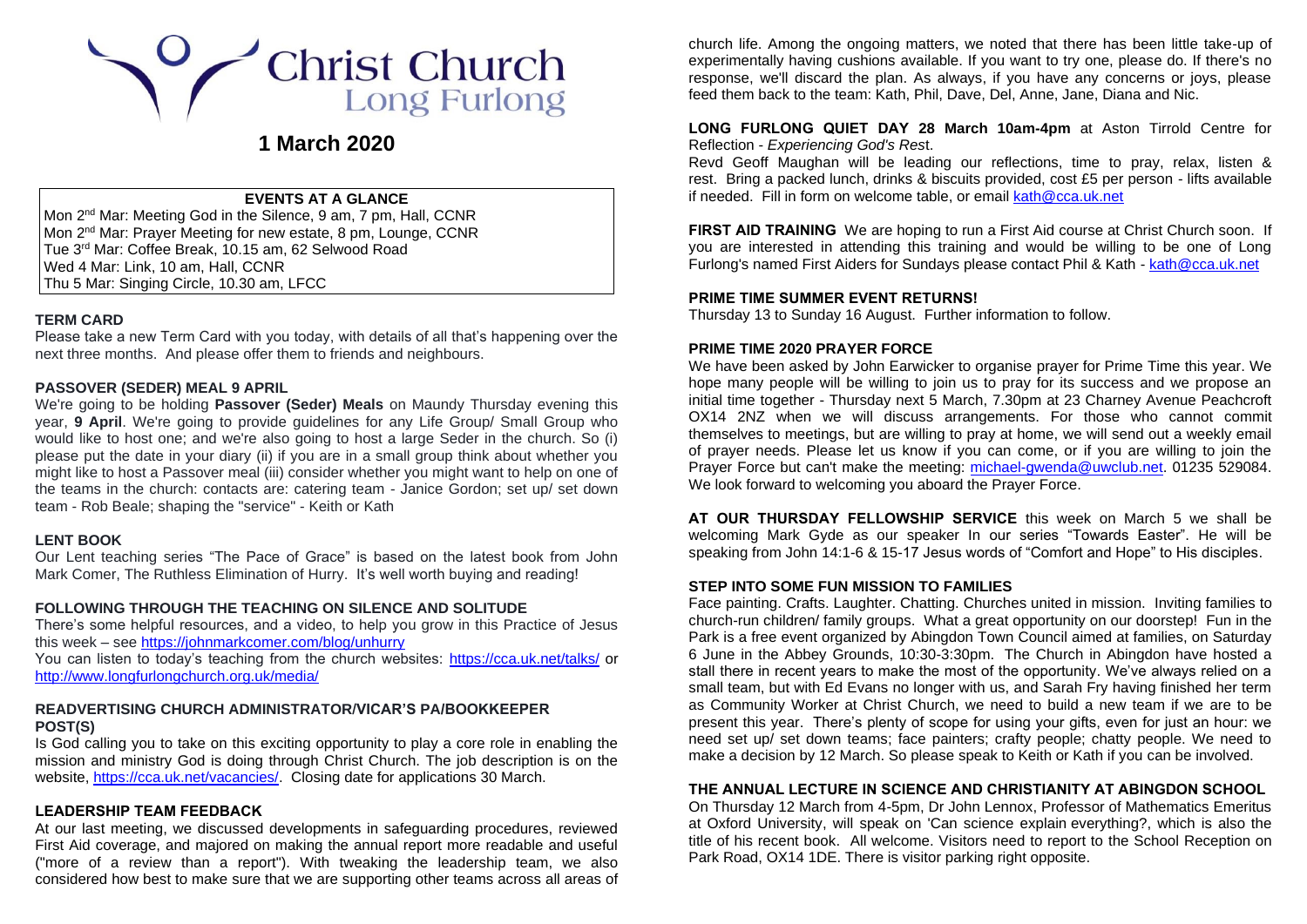**MEETING GOD IN THE SILENCE** Monday 2 March from 9am and 7pm. 'Inhabit the moment.' Please note, both meetings will be in the Church.

## **FESTIVAL OF PRAYER**

BRF/Diocese of Oxford Festival of Prayer is to be held again at Ripon College, Cuddesdon on Saturday 11 July. It offers different approaches to Christian prayer and spirituality in a day-long conference. Details of speakers and workshops are given at <https://www.brfonline.org.uk/products/the-festival-of-prayer-2020> , where you can join in addition up to three different workshops or have one-to-one sessions with a spiritual director and time and space for personal reflection. The cost for the day is £30.00, including coffee and tea, but we will need to bring our own lunch. We get a free place for every five booked – thus reducing the price from  $£30$  to  $£24$ . If you would like to join in our group booking, please let me know [\(andrew.d.turner@btinternet.com\)](mailto:andrew.d.turner@btinternet.com) together with which 3 workshops you would like to attend. **Andrew Turner** and the state of the state of the *Andrew Turner* 

## **WEDNESDAY 8AM PRAYER MEETINGS**

All welcome to join us in the Prayer Room in the Barns.

**PRAYER MINISTRY TRAINING:** Would you like to be better equipped to pray for others? In March we are offering a prayer ministry training course, to train and equip anyone in the church who would like to learn and grow in this area. All are welcome. The course will run on 3 Monday evenings: 2, 9 and 16 March. We'll enjoy some teaching, refreshments and practice together in a safe and supportive context. For more information please chat to Alex Horlock or John Owen or, to book, please sign up via ChurchSuite or email [office@cca.uk.net.](mailto:office@cca.uk.net) Thank you.

## **FROM THE CHRIST CHURCH SAFEGUARDING TEAM**

There have been some BBC documentaries recently about child abuse in the church in the UK that, although difficult to watch due to the content, are helpful in understanding the issues around the need for safeguarding training in the church. Access through the BBC iPlayer, BBC Panorama "Scandal in the Church of England" April 2019 - available for another 2 months, about issues at Lincoln Cathedral. If after watching you have any questions please get in touch with a member of the Safeguarding Team or Clergy.

## **LF COFFEE AND WELCOME TEAM NEED YOU**

It's crunch time – no biscuits!! Regrettably, without new recruits to the team (despite members doing extra shifts), it may not always be possible to give that special Long Furlong welcome when you arrive, and provide refreshments after the service every Sunday. It is the desire of our friendly and supportive team to ensure that we continue to do this and, with your help, we can. To find out more have a chat with Marian, or any member of the team, or email Marian on [mimi.dreier@gmail.com.](mailto:mimi.dreier@gmail.com)

## **INTENTIONAL DISCIPLESHIP CONVERSATIONS**

You're welcome to join the NCR and LF Life Group Leaders at their next meeting on **Tuesday 10 March**, when we're exploring looking at how to have intentional discipleship conversations. David Heywood from the diocese will be talking about Personal Discipleship Plans, and Andrew Turner is going to introduce a simple model from Jorden Seng (from New Wine). **In the Barn**, 7:45pm. *Keith Dunnett*

## 2, 9, 16, 23 and 30 March, 8pm with Charles Miller at St Helen's Church, South Aisle. The theme will be: Henri Matisse (1869-1954) described the Chapel of the Rosary in Vence on France's Cote d'Azur, consecrated for worship in June 1951, as 'the crowning achievement of my life's work'. Why did Matisse say that? We will consider how the Chapel of the Rosary synthesises the vision of one of the  $20<sup>th</sup>$  century's artistic pioneers. All welcome.

# **CORONAVIRUS GUIDANCE FROM THE CHURCH OF ENGLAND**

We wish to follow best-hygiene practices and we advise those with coughs and sneezes to refrain from handshaking during The Peace and to receive Communion in one kind only. At present, there is no Government advice that suggests the use of the Common Cup should be suspended. Everyone can help to reduce the spread of viruses in the following ways:

- Wash your hands often with soap and water for at least 20 seconds. Use an alcoholbased hand sanitiser that contains at least 60% alcohol if soap and water are not available. This is particularly important after taking public transport.
- Avoid touching your eyes, nose, and mouth with unwashed hands.
- If you feel unwell, stay at home, do not attend work or school.
- Cover your cough or sneeze with a tissue, then throw the tissue in a bin
- Clean and disinfect frequently touched objects and surfaces in the home and work environment.

**2020 CHURCH WALK DATES FOR YOUR DIARY -** Tuesday 24 March shorter local walk; Thursday 23 April; Wed 13 May; Thurs 18 June; Fri 17 July; Fri 7 Aug short walk; Tues 25 Aug; Thurs 10 Sept; Wed 14 Oct; Fri 6 Nov. These walks will be between 3-4 miles in length. The leader will advertise where they are going two weeks ahead. All are welcome and there is a pub lunch after. Leave Christ Church at 10 am and return is usually about 2 30pm. Any queries ask Maggie Snowball 527673.

# **CLOSURE OF NORTHCOURT ROAD FROM 2 MARCH**

Northcourt Road between the junctions of Shelley Close and the Oxford Road will be closed from Monday 2 March for gas main replacement works which are anticipated to be completed on 20 March. To reach the NCR car park you will need to drive along Northcourt Road from the junction with Wootton Road by the college.

# **LIVE LENT BOOKLETS**

We should have more booklets available on Sunday. For each day through Lent, there is a picture, a reading, a reflection, a prayer, and an action. Recommended by two archbishops! Please do take one if you will use it; £1.50 donation suggested.

# **WORLD DAY OF PRAYER FRIDAY 6 MARCH**

A women-led, global ecumenical movement: This year's service will be at Trinity Church, at 10.30am (with crèche) or 7.30pm. This year's service is written by the women of Zimbabwe, and all (men and women) are warmly invited. Parking restrictions have been lifted on Park Crescent for both services. *Hilary Beale 01235 525086*

## **ASHLEIGH GIBB**

# **CIA LENT LECTURES 2020**

**The Spiritual Adventure of Henri Matisse, Vence's Chapel of the Rosary**